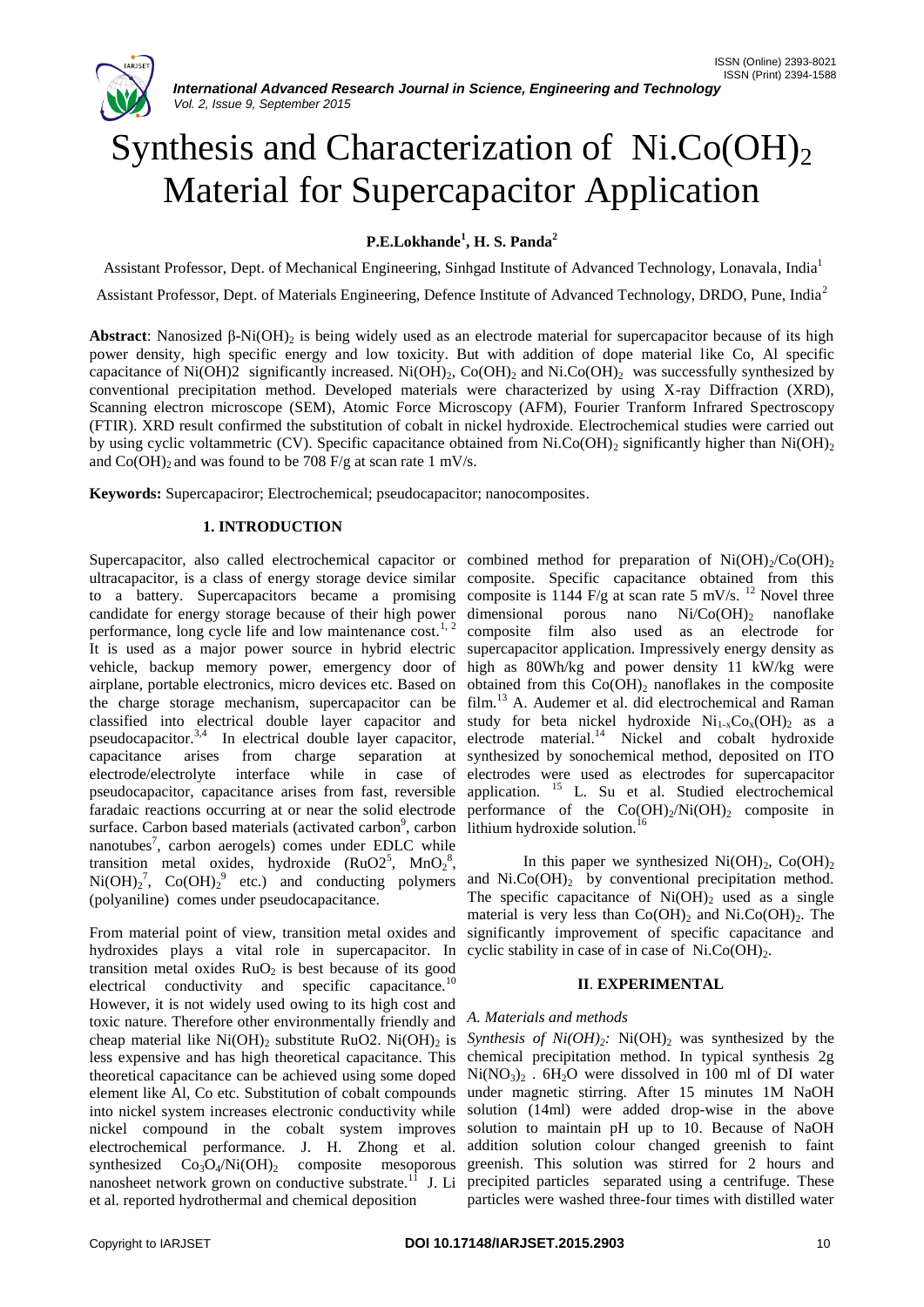

hours. Dry powder is used for making active electrode. *Synthesis of Co(OH)*<sup>2</sup> *:* In the case of Co(OH)<sup>2</sup> , 2g of  $Co(NO<sub>3</sub>)<sub>2</sub>$  were dissolved in 100 ml DI water under continuous stirring about 15 mimute. After that 1 M NaOH was added dropwise in the above solution up to Ph 11 and because of this solution colour changed from reddish to reddish black. Above solution stirred for 2 hours and then particles were separated by using centrifuge also washed three four time by DI water and once ethanol. This precipitate particles dryed in oven at  $70^{\circ}$ C about a 8 hours and in this way blakish coloured powder of  $Co(OH)_2$  was synthesized.

*Synthesis of Ni.Co(OH)<sup>2</sup> hybrid:* Same procedure was followed in this case, 1 g  $Ni(NO<sub>3</sub>)<sub>2</sub>$ . 6H<sub>2</sub>O, 1 g Co(NO<sub>3</sub>)<sub>2</sub>. 6 H2O was dissolved in DI water. Solution stirred 15 min far the sake of proper dissolution purpose. 1 M NaOH solution was added after that up to pH became 10 and because of this solution clour became some what greenish blue. After 2 hour stirring precipited particles were separated using centrifuse. Wahsed this particles with DI water and Ethanol three four time. And this particle were transferred to oven at  $65^{\circ}$ C about 8 hour for drying purpose. In this way we got  $NiCO(OH)_2$  powder.

#### *B. Characterization:*

The structure and lattice constant information of prepared sample was obtained by using Powder X-Ray Diffraction (PXRD) pattern using a Philips powder diffractometer PW3050/60. The measurement was performed by using 40 kV, 30 mA graphite filtared Cu-Ka radiation  $(A=1.54060)$ A). To testify topography of obtained materials, SEM and AFM of samples were observed using 3400N SEM and Asylum Research MPF3D respectively. The electrochemical experiments were carried out using an Eco-Chemie (The Netherlands) make electrochemical system Autolab PGSTAT 100 running with GPES (General Purpose Electrochemical System) version 4.9, software. Cyclic voltammetric and impedance experiments were carried at room temperature  $(25^0 \text{ C})$  in a threeelectrode cell set up. The working electrode was carbon paste electrode with 2 mm diameter. Carbon paste made from spectroscopic grade carbon powder and silicon oil was mixed thoroughly using mortar and pestle with the supercapacitor materials (oxides and hydroxides of cobalt and nickel) material at 1:1 ratio forming homogeneous mixture with carbon paste. Saturated calomel (SCE) was used as a reference electrode and platinum wire was used as the counter electrode. All general chemicals used in the present study are of analytical-reagent grade. Nano pure water was used in all the experiments and also for the washing of the electrochemical cell set up.

#### **III. RESULT AND DISCUSSION**

Figure 1(a) shows the XRD patterns of the as-synthesized diffractions at the 2 $\theta$  values of 19.77<sup>0</sup>, 33.36<sup>0</sup>, 38.83<sup>0</sup>, 52.59 $^{\circ}$ , and 62.97 $^{\circ}$  in Fig. 1A are typical for the hexagonal

and then kept in oven at  $70^0$  C for drying purposes for 8 (001), (100), (101), (102), (110) and (111) planes, respectively,<sup>4</sup> confirming the formation of  $\beta$ -Ni(OH)<sub>2</sub>. Reflection peaks at the  $2\theta$  values  $19.27^\circ$ ,  $31.65^\circ$ ,  $37.12^0,45.09^0, 59.64^0$  and  $65.6^0$  shown in Figure 1 (b) are attributed to the  $Co(OH)$ <sub>2</sub> material.

> From fig 1 (c) it is clearly shown than reflection peaks at angle  $11.14^{\circ}$ ,  $19.35^{\circ}$ ,  $38.49^{\circ}$ , and  $51.92^{\circ}$  corresponding to plane  $(003)$ ,  $(001)$ ,  $(101)$  and  $(102)$  and shifting the peaks confirms that substitution of Co in nickel hydroxide. The low intensity and broad diffraction peaks that material is nanocrystalline and which good for supercapacitor application because proton can easily permeate through the bulk of  $Ni(OH)_2$  material.



Figure I. The XRD pattern of the as synthesized β- $Ni(OH)<sub>2</sub>, Co(OH)<sub>2</sub>$  and  $NiCo(OH)<sub>2</sub>$ 

AFM characterization it is justified that morphology and height measurement of the  $Ni(OH)_2$ ,  $Co(OH)<sub>2</sub>$  and Ni.Co $(OH)<sub>2</sub>$  materials. As shown in figure 2 (a), (b) and (c) distribution of particles is very good in case of  $NiCO(OH)<sub>2</sub>$  Fig. 2 (d), (e) and (f) shows 3D view of the AFM image of  $Ni(OH)_{2}$ , Co(OH)<sub>2</sub> and Ni.Co(OH)<sub>2</sub>.

Morphology and microstructure of samples was observed using Field Emission Scanning electron micrographs (FESEM). FESEM at a high magnification for hexagonal and nanosheet  $Ni(OH)_2$  shown in Figure 6.3(a). Particles formed is a hexagonal shape for β- $Ni(OH)_{2}$  while in case of modified  $Co(OH)_{2}$  spherical shape like nanosheets. Ni.Co(OH)2 forming flower leaf like structure interconnected each other.

(Figure 6.3 (c)) forming porous structure. FTIR (Fourier transform infrared spectroscopy) results show various peaks in figure 6.4(a) and (b) for  $β$ -Ni(OH)<sub>2</sub>,  $Co(OH)2$  and Ni. $Co(OH)_2$ , peaks between 500 and 750 cm<sup>-1</sup> confirms the presence of metal hydroxide stretching.

In all cases the sharp peak at  $3636 \text{ cm}^{-1}$  is assigned to the stretching vibration mode (ɤ OH) of non hydrogen bonded hydroxyl group in hydroxide.

 $Ni(OH)_2$ ,  $Co(OH)_2$  and  $NiCO(OH)_2$  materials. The carbonate anions present in the interlayer space of phase of Ni(OH)<sub>2</sub> (JCPDS: 14-0117) and indexed to the Ni.Co(OH)<sub>2</sub>, which is absent in β-Ni(OH)<sub>2</sub> and Co(OH)<sub>2</sub>. The symmetric and antisymmetric stretching of  $Ni(OH)_2$  is exhibited at 1630 and 1381 cm<sup>-1</sup> respectively. S-O stretching peak shown at  $1051 \text{ cm}^{-1}$  in case of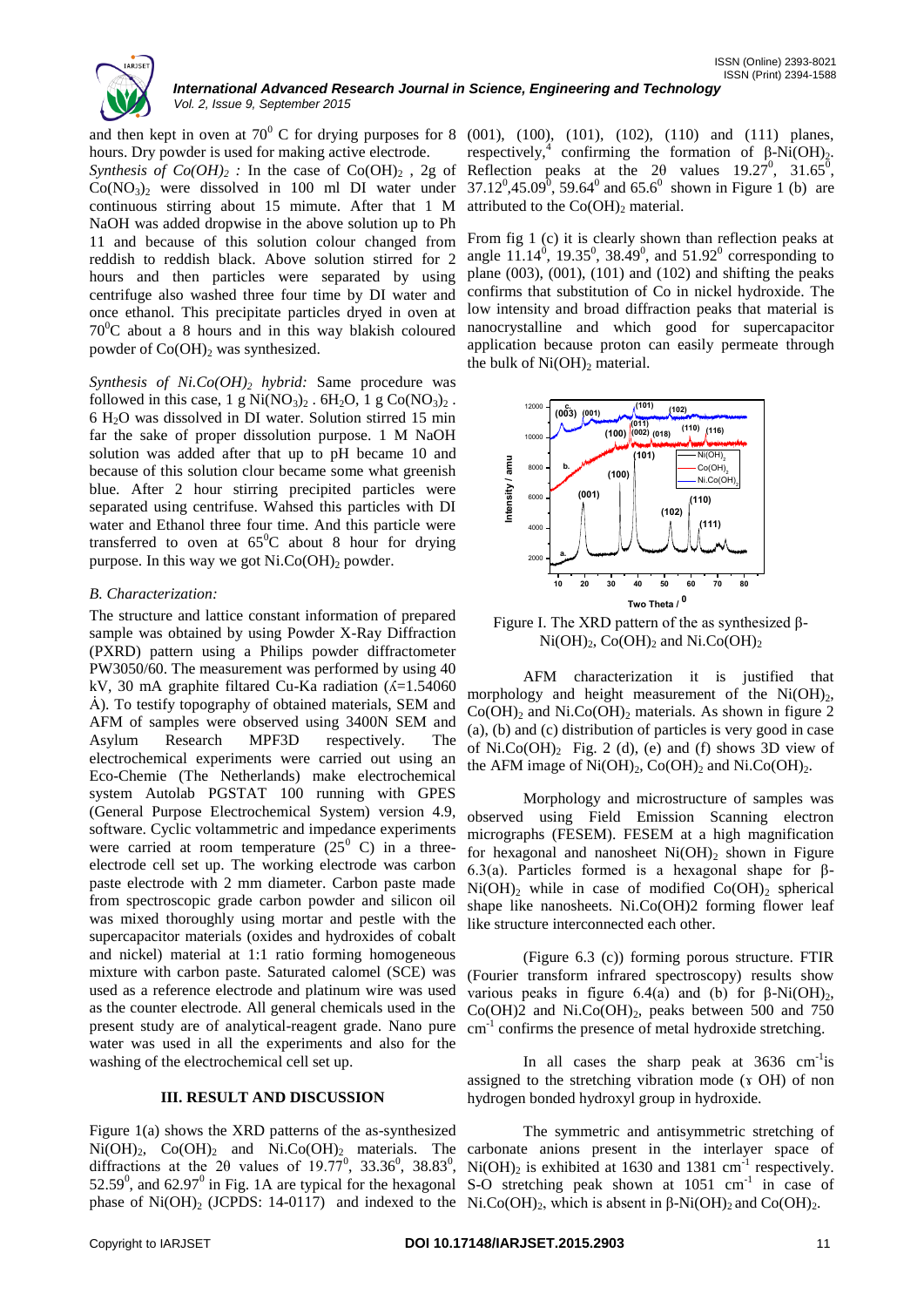

*International Advanced Research Journal in Science, Engineering and Technology Vol. 2, Issue 9, September 2015*





Figure II. The AFM image for a)  $\beta$ - Ni(OH)<sub>2</sub> b) Co(OH)<sub>2</sub> c)  $Ni.Co(OH)<sub>2</sub>$ 



Figure III. The FESEM image of a)  $\beta$ -Ni(OH)<sub>2</sub> b)  $Co(OH)_{2}$  c) Ni.Co $(OH)_{2}$ .

TG and DTA curve shown in figure 6.5 describe properties of material as change with temperature. There are two stages of mass loss for both samples. The first thermogravimatric step represents the loss of adsorbed water or intercalated water.



c) $Ni.Co(OH)<sub>2</sub>$ .

The mass loss at first stage is 18.33%, 4.52% and 23.265% for sample  $Ni(OH)_2$ ,  $Co(OH)_2$  and  $NiCO(OH)_2$ . Second stage corresponding to the decomposition of hydroxide to oxide emerged at  $350^{\circ}$ C,  $350^{\circ}$ C and  $400^{\circ}$ C and mass loss is 4.128 %, 1.352% and 6.944%.

In DTA analysis  $Ni(OH)$ <sub>2</sub> showed only one peak at  $284.54^{\circ}$ C giving 236.1 J energy while in case of  $Co(OH)$ <sub>2</sub> showed two exothermic peaks at 219. 72<sup>0</sup>C and energy 618.7 J and two exothermic at  $545.27^{\circ}$ C and 767.71<sup>°</sup>C took 3538J and 26.24 J energy.



Fig. V a. TG b. DTA analysis of  $Ni(OH)_2$ , Co(OH)2 and  $Ni.Co(OH)<sub>2</sub>$ .

In electrochemical characterization figure 6 (a) and (c) shows the CV curves of  $Ni(OH)_2$ ,  $Co(OH)_2$  and  $Ni.Co(OH)<sub>2</sub>$  in 1M KOH solution at the scan rate 1, 5, 10, 50, 100, 200, 300, 400 and 500 mV/s. The specific capacitance calculated at scan rate 1 mV/s is 20o F/g, 512 F/g and 708 F/g for Ni(OH)<sub>2</sub>, Co(OH)<sub>2</sub> and Ni.Co(OH)<sub>2</sub> respectively.



304.45<sup>°</sup>C took energy 77.44J and 21.42J. Ni.Co(OH)<sub>2</sub> Figure VI. CV curve for a. Ni(OH)<sub>2</sub>, b. Co(OH)<sub>2</sub> and c. exhibited three peaks one endothermic at  $272.27^{\circ}$ C gave Ni.Co(OH)<sub>2</sub> at Scan rate 1, 5, 10, 50, 100, 200, 300, 400 and 500 mV/s d. Variation of specific capacitance vs scan rate.